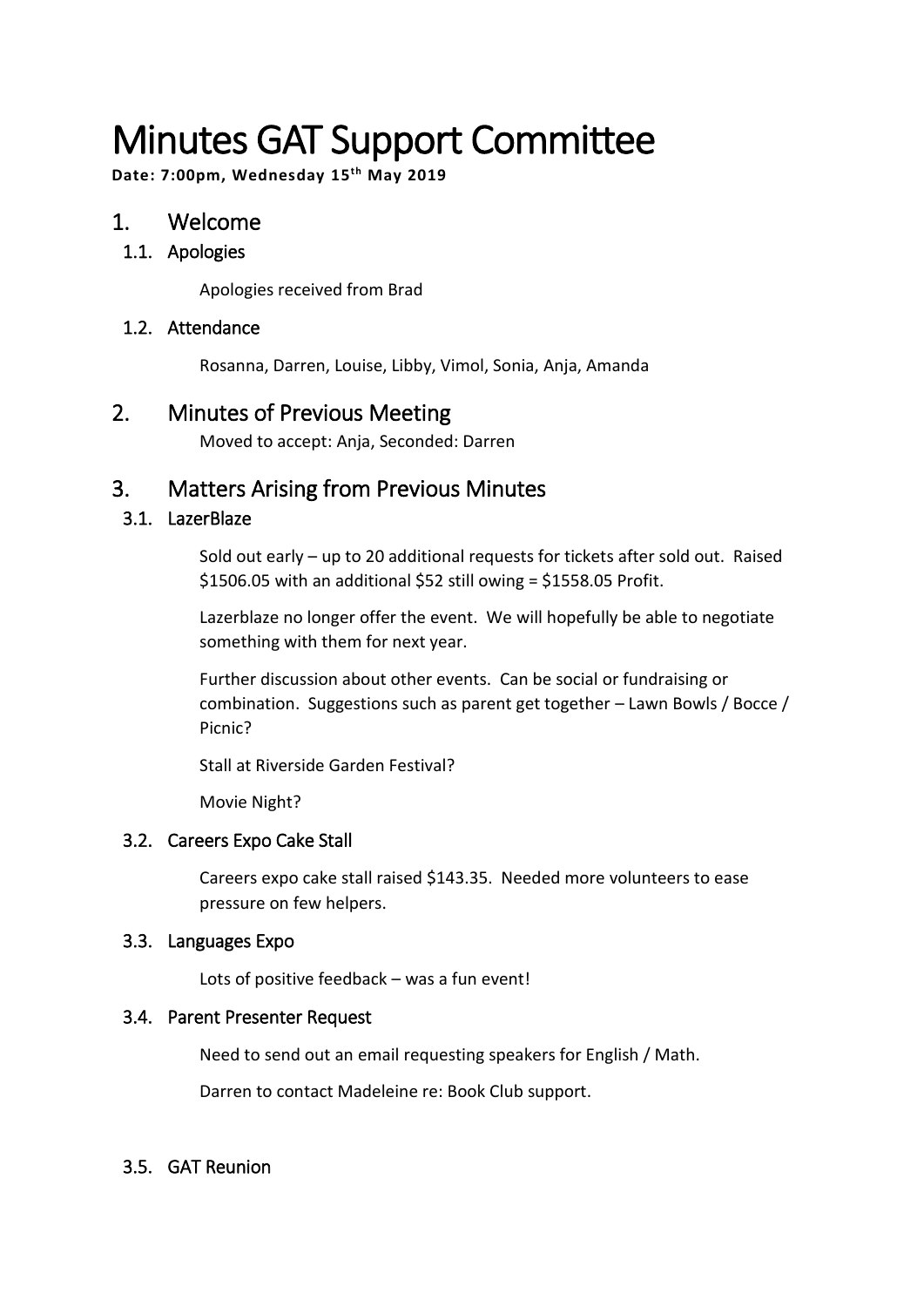Rebeccas Bruce is hosting another GAT reunion breakfast. Unsure of costs or help requirements as yet, but we are able to help with both. We can reimburse after the fact.

#### 4. New Business

#### 4.1. GiftedWA Presentation at Mt Lawley SHS

On Thursday 13th June there will be a GiftedWA presentation held in the staff room at MLSHS. All parents are welcome to attend. More information will be made available

# 5. Reports

#### 5.1. Gifted and Talented Education Coordinator

Louise Chapman discussed and submitted a written report attached.

#### 5.2. Treasurers Report

Treasurer discussed and submitted a written report attached.

# 6. Next Meeting

Wednesday 12th June 2019, 7:00PM

# 7. Meeting closed 8:53pm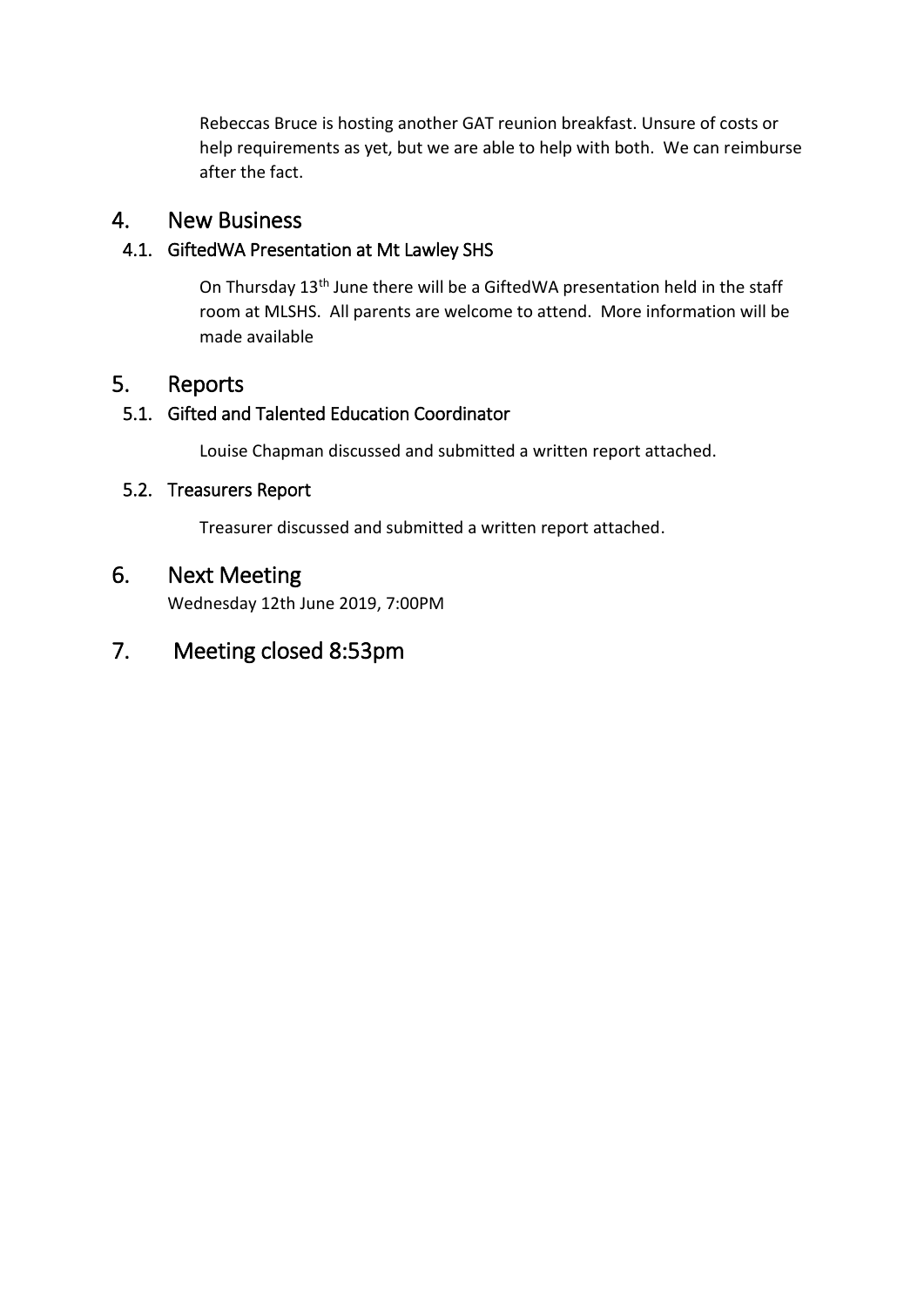#### **GAT Teachers' Report Wednesday 15th May 2019**

Renae Hill Associate Principal – years 9 & 10 Renae.Hill@education.wa.edu.au

Year 9 GAT students go to meet Damon Gameau, Director of *That Sugar Film* and *2040* (Documentaries) on the first day of this term. He spoke with students for a whole English lesson about the message of his new documentary *2040* and how he went about creating it. This was an amazing opportunity for our Year 9 GAT and Year 9 SVAPA students.

\_\_\_\_\_\_\_\_\_\_\_\_\_\_\_\_\_\_\_\_\_\_\_\_\_\_\_\_\_\_\_\_\_\_\_\_\_\_\_\_\_\_\_\_\_\_\_\_\_\_\_\_\_\_\_\_\_\_\_\_\_\_\_\_\_\_\_\_\_\_\_\_

Lynne Noack HASS Learning Area Leader and Teacher lynne.noack2@education.wa.edu.au

The year 9 GAT students will over the next few weeks be introduced to the Simpson Prize competition. It is an essay writing competition with the state winner going to Turkey for ANZAC Day in 2020.

\_\_\_\_\_\_\_\_\_\_\_\_\_\_\_\_\_\_\_\_\_\_\_\_\_\_\_\_\_\_\_\_\_\_\_\_\_\_\_\_\_\_\_\_\_\_\_\_\_\_\_\_\_\_\_\_\_\_\_\_\_\_\_\_\_\_\_\_\_\_\_\_

Michelle Lee Year 7 & 8 GAT/AE Mathematics Teacher michelle.lee@education.wa.edu.au For year 7 & 8 GAT classes

The APSMO Maths Olympiad competition begins in May. I will send information to parents and practice examples to students. See info below.

#### ABOUT APSMO

#### ABOUT APSMO Inc

The Australasian Problem Solving Mathematical Olympiads (APSMO) is a *not-for-profit*, professional organisation that offers a range of mathematical competitions for students aged from around 8 to 14. The programs are unique in that they focus on the students' ability to solve mathematical problems in a creative manner - as opposed to simply reaching a solution using a prescribed method.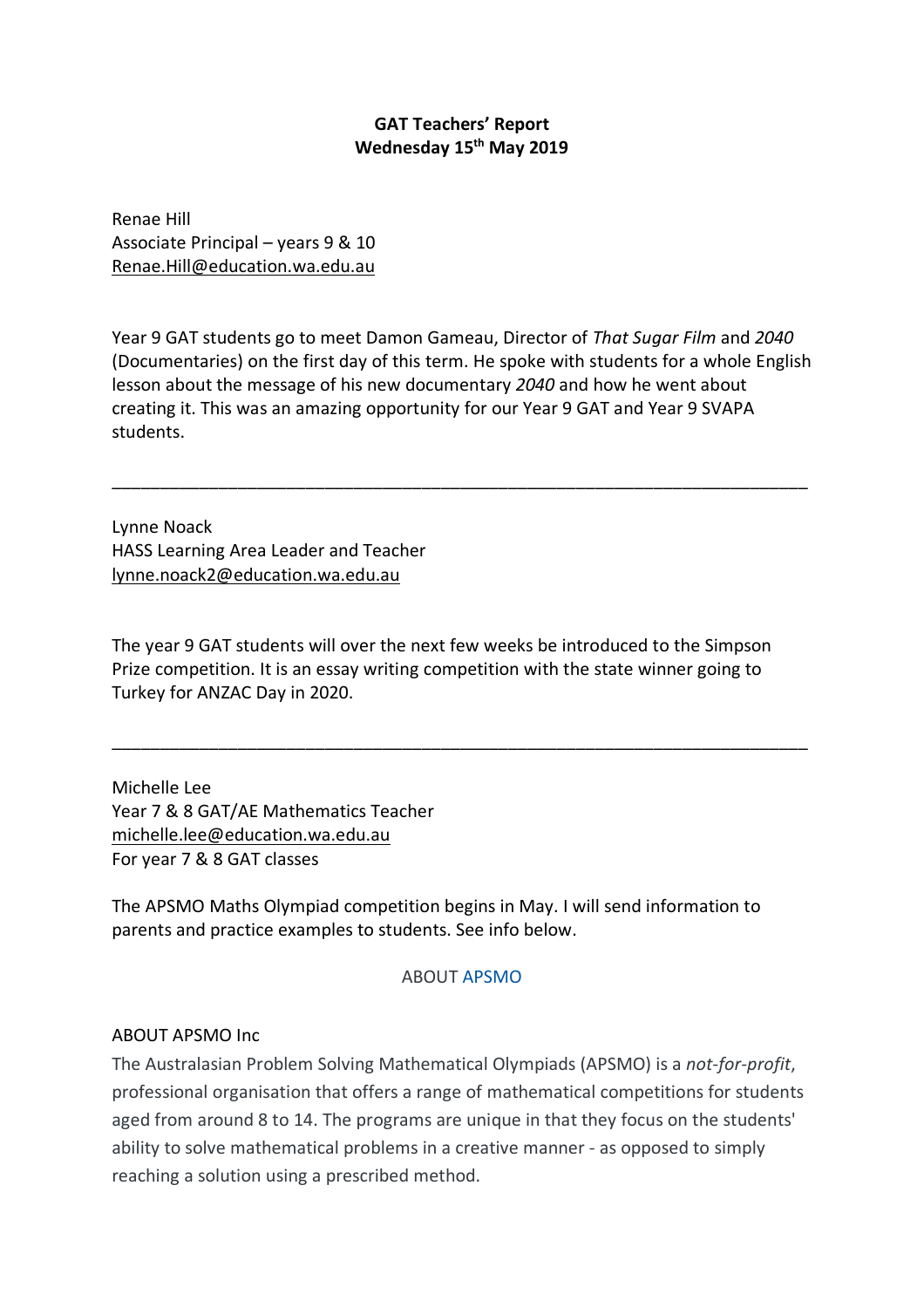The APSMO Maths Olympiad has been operating in primary schools since 1987 and in high schools since 2003. Each year thousands of schools participate in the competition from around Australia and New Zealand.

In 2015 APSMO introduced the Maths Games to provide an opportunity for mainstream students in Years 5 and 6 to learn valuable problem solving skills and exposes them to the application of mathematical problem solving strategies and techniques.

The Maths Olympiad and Maths Games are an ideal complement to the school curriculum. The main aims of the competitions are to:

o Introduce students to important mathematical concepts

o Teach major strategies and develop flexibility for problem solving

- o Foster creativity and ingenuity and strengthen intuition
- o Stimulate enthusiasm and enjoyment of mathematics

o Provide for the satisfaction, joy and thrill of meeting challenges APSMO provides a range of resources to complement the teaching of mathematical problem solving. The organisation provides series of BOSTES accredited professional learning modules in mathematical problem solving for teachers.